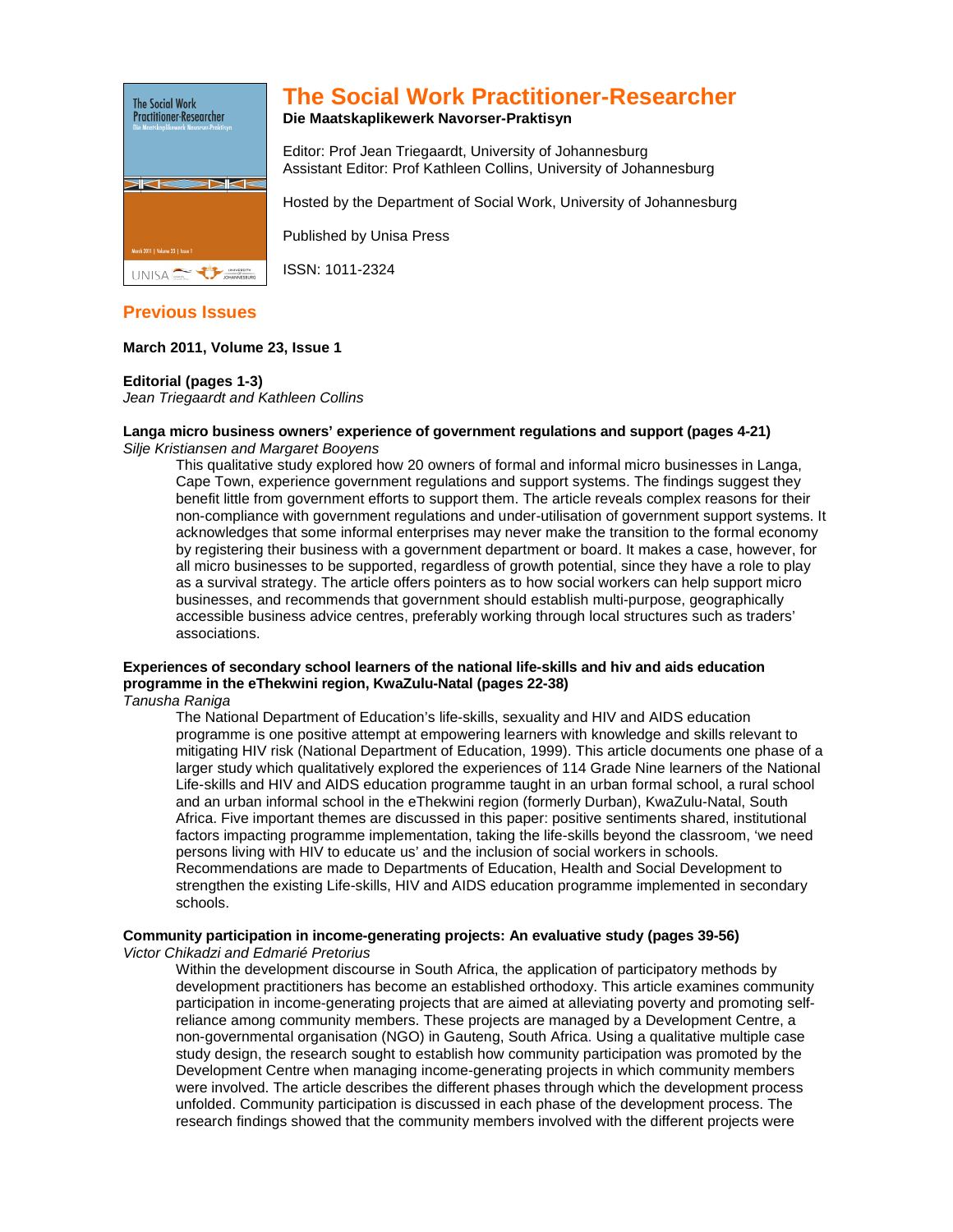participating actively in all the phases of the development process, which gave them ownership, leverage and control of the process.

# **An investigation into the relationship between community violence exposure and adolescents' psychosocial well-being**

### **(pages 57-78)**

Serena Isaacs, Shazly Savahl, Candice Rule, Taryn Amos, Danille Arendse, Chernelle Lambert, Nondumiso Majozi, Guia Ritacco and Crystal Samuels

This study aimed to investigate the relationship between community violence exposure and adolescents' subjective well-being in Cape Town, South Africa. Five hundred and sixty-eight learners, between the ages of 13-17 years, were selected from seven public schools within the Education Management and Development Centre (South Metropole) of the Western Cape Education Department. Data was collected using a structured questionnaire consisting of the Recent Exposure to violence scale and the Kidscreen-52. Pearson's Correlation Coefficient was used to analyse the data. Results indicated that a significant negative relationship exists between community violence exposure and subjective well-being. The relationship between exposure to community violence and well-being was further examined per area and although no relationship exists between low and medium violence areas, a significant negative relationship was found for those who reside in high violence areas. It was thus concluded that the relationship between well-being and violence exposure is not as pronounced as suggested by other literature.

# **The role of social work supervision in enhancing the level of professional commitment among social workers in Lesotho (pages 79-93)**

Liteboho Nono and Pius T. Tanga

This paper examines the extent to which social work supervision can enhance the level of professional commitment among social workers in Lesotho. Data for this study was collected using interview schedules from among 28 social workers from four of Lesotho districts. The findings showed that supervision is essential in social work practice, as supervisors are expected to promote commitment by providing the necessary support, skills and guidance to enhance service delivery. Nevertheless, the majority of social workers appeared to be highly committed to their profession regardless of whether they received adequate supervision or not. They indicated their desire to serve the profession for the rest of their careers and acknowledged the fact that social work is a 'calling'. Hence, their determination to continue in the profession despite the challenges they face. Also, the social workers recognise the need to adhere to the profession's values and principles. Therefore, the findings show no strong relationship between supervision and social workers' commitment to the social work profession.

#### **Gestalt play therapy as psychosocial support with the hospitalised oncology child (pages 94-110)**  Melany Constantinou and Munita Dunn

It is the primary aim of this article to investigate how the hospitalised oncology child can be assisted and supported in his/her individual struggle to cope with the harshness of his/her strained reality by using Gestalt play therapy as an intervention. Being diagnosed as a child with a life-threatening illness such as cancer and being hospitalised for extensive periods can bring about innumerable stressful and traumatic circumstances. Gestalt play therapy was conducted with six cases studies to assist the child to express and work through feelings of anxiety and related emotional distress associated with his/her present life experience. Findings indicate that the participants all suffered from low self-esteem and experienced various emotional reactions to the medical procedures, as well as the particular stage of treatment. It was concluded that Gestalt play therapy can be utilised as a powerful medium within psychosocial support to hospitalised oncology children.

### **Spiritual interventions: Insights from a national study with students (pages 111-126)**  Ray Bhagwan

This study explored final year social work students' use of spiritual interventions and their views with regards to its appropriateness in practice. Seven hundred and fourteen students from 21 universities in South Africa were surveyed yielding a response rate of 47%. Findings indicate a high level of use of certain spiritually based interventions and greater support in terms of them being seen as appropriate for practice. Over 40% of the sample was found to use 13 of the 25 interventions investigated. Whilst some of these interventions fall within the realm of ethical practice, there are those which do not. This paper illuminates this difference and concludes with brief guidelines for the use of spiritual interventions in practice.

#### **Book Review (pages 127-128)**